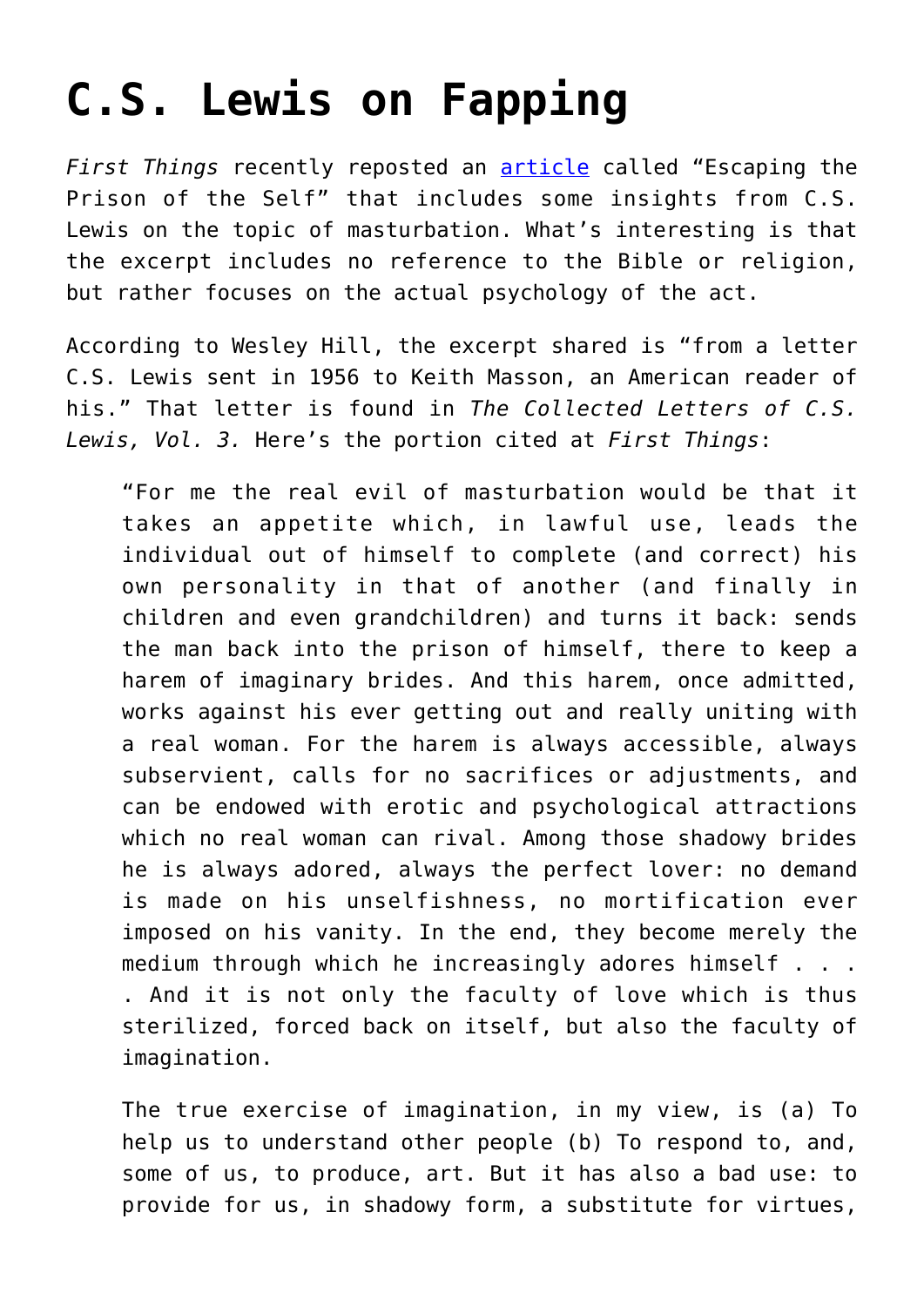successes, distinctions etc. which ought to be sought outside in the real world—e.g. picturing all I'd do if I were rich instead of earning and saving. Masturbation involves this abuse of imagination in erotic matters (which I think bad in itself) and thereby encourages a similar abuse of it in all spheres. After all, almost the main work of life is to come out of our selves, out of the little, dark prison we are all born in. Masturbation is to be avoided as all things are to be avoided which retard this process. The danger is that of coming to love the prison."

Yes, yes, we're now in a culture awash in porn and sex, but occasionally it's worth taking a contrarian view of things as hard as that may be. It's even harder when the vast majority of young people regularly engage in it. As a reporter at the *New York Times* [commented:](http://www.nytimes.com/2015/01/08/style/parenting-in-the-age-of-online-porn.html?_r=0)

"I spoke with researchers at the Crimes Against Children Research Center at the University of New Hampshire, who walked me through a number of long-term studies that the group has been conducting since 2000 on children's exposure to pornography. In one paper, the group found that 42 percent of online users ages 10 to 17 had seen pornography, and that 66 percent of those had seen it unwittingly, often as display ads on file-sharing sites.

Another study by the same university found that 93 percent of boys and 62 percent of girls were exposed to online pornography during their adolescence. You don't need to be a scientific researcher to realize that's a lot of exposure for children."

The curious question remains about developing habits of selfishness or habits of giving. When it comes to our relationships with our significant others, it's important to remember that love requires sacrifice. That's hard to do if we give ourselves over to selfishness.